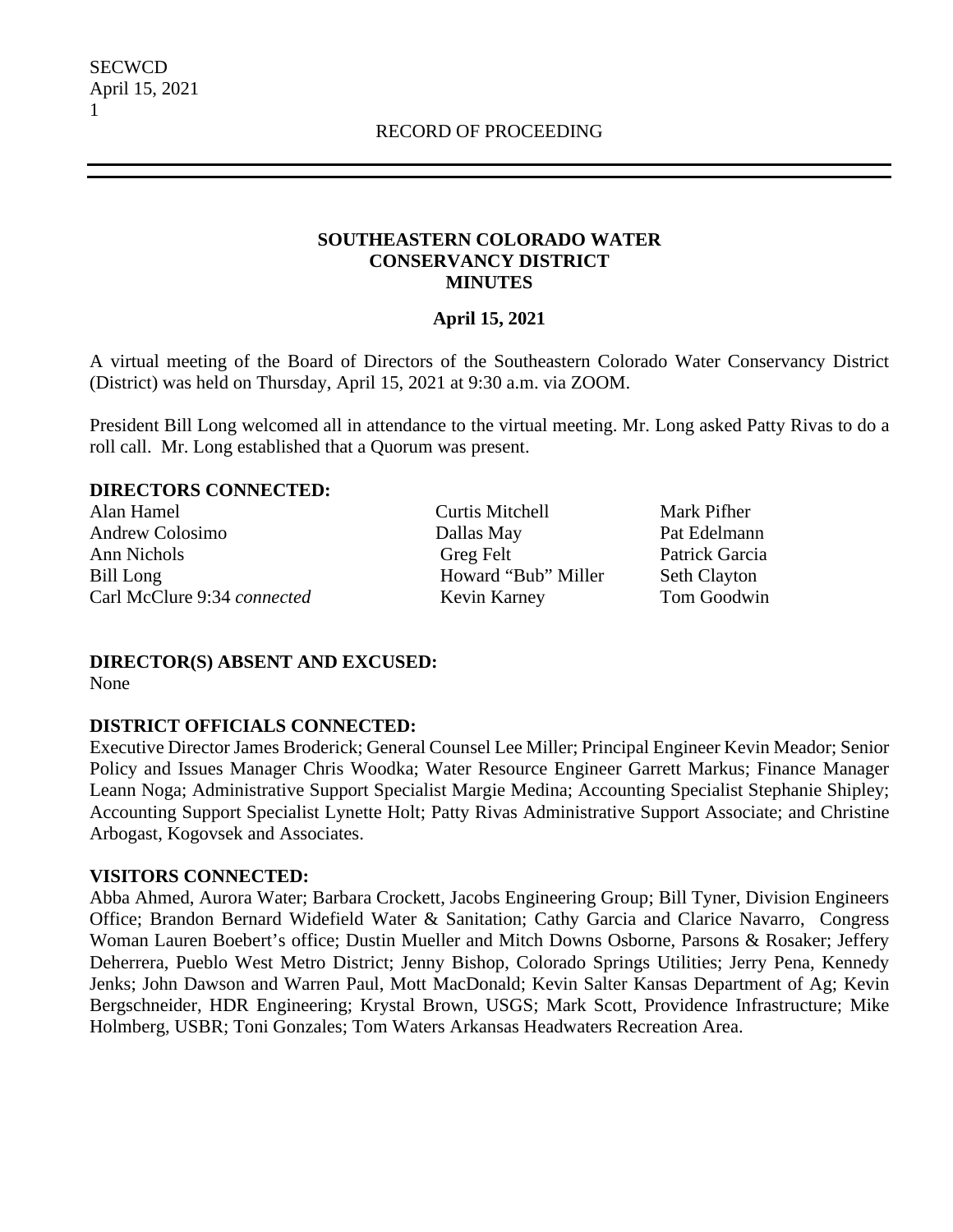## **ACTION ITEM:**

## SWEARING IN OF APPOINTED BOARD MEMBERS

Lee Miller said he had received a Court Order appointing Seth Clayton, Greg Felt, Andy Colosimo, Carl McClure, and Howard "Bub" Miller to four-year terms on the District Board. He asked that Mr. Clayton, Mr. Felt, Mr. Colosimo, Mr. Miller and Mr. McClure unmute their microphones and turn their cameras on and repeat the oath. Carl McClure was able to verbally connect via ZOOM. After reading the oaths, Mr. Miller asked to have Lynette Holt (authorized Notary) acknowledge she heard each Board member swear their oath. Mrs. Holt confirmed this information. The reappointed Board members were asked to sign the oath and send back electronically, then follow up by mailing in a hard copy to the District for filing with the court. Mr. Lee Miller congratulated the reappointed members.

President Long thanked the reappointed members Mr. Clayton, Mr. Felt, Mr. Colosimo, Mr. Howard Miller, and Mr. McClure.

PUBLIC HEARING 799 EVELYN DRIVE PETITION FOR INCLUSION Mr. Long called to order the Public Hearing @ 9:48 AM. :

This is the Public Hearing on the petition for inclusion filed by Irmina & Marek Solak for the 799 Evelynn Drive petition for inclusion, which consists of 120 acres of property south of Canon City into the Southeastern Colorado Water Conservancy District.

Is a representative of the petitioner present? The petitioner was not present.

Mr. Long called on Mr. Markus to provide the staff report on this inclusion:

This is the Public Hearing on the petition for inclusion of 120 acres of property filed by Irmina and Marek Solak south of Canon City into the Southeastern Colorado Water Conservancy District, pursuant to Colorado Revised Statutes, Section 37-45-136.

At the Board Meeting held on March 18, 2021 the Board ordered that notice of the filing of this petition to be published in a newspaper of general circulation within the county where the land is located, which notice consisted of 2 publications, and that the notice stated the filing of this petition, the name of the petitioner, and a descriptions of lands -- giving notice to all persons interested to appear at this time and location to show cause in writing why the petition should not be granted, and that this Hearing must be held within 30 days of the last publication --pursuant to Colorado Revised Statute Section 37-45-136(2).

This notice was published twice in the Canon City Daily Record, a newspaper of general circulation in Fremont County. A copy of the newspaper's affidavit of publication is in the public record. The last publication date was April 14, 2021 which was less than 30 days ago.

# **BACKGROUND, HISTORY AND STAFF RECOMMENDATION**

A petition was received in 2021 from Irmina and Marek Solak, requesting that its property be annexed into the District. The petition for inclusion included land in Fremont. Legal Counsel, per the inclusion manual, determined it was in compliance with the Water Conservancy inclusion statute found in Colorado Revised Statutes, Section 37-45-136. Staff has determined the following: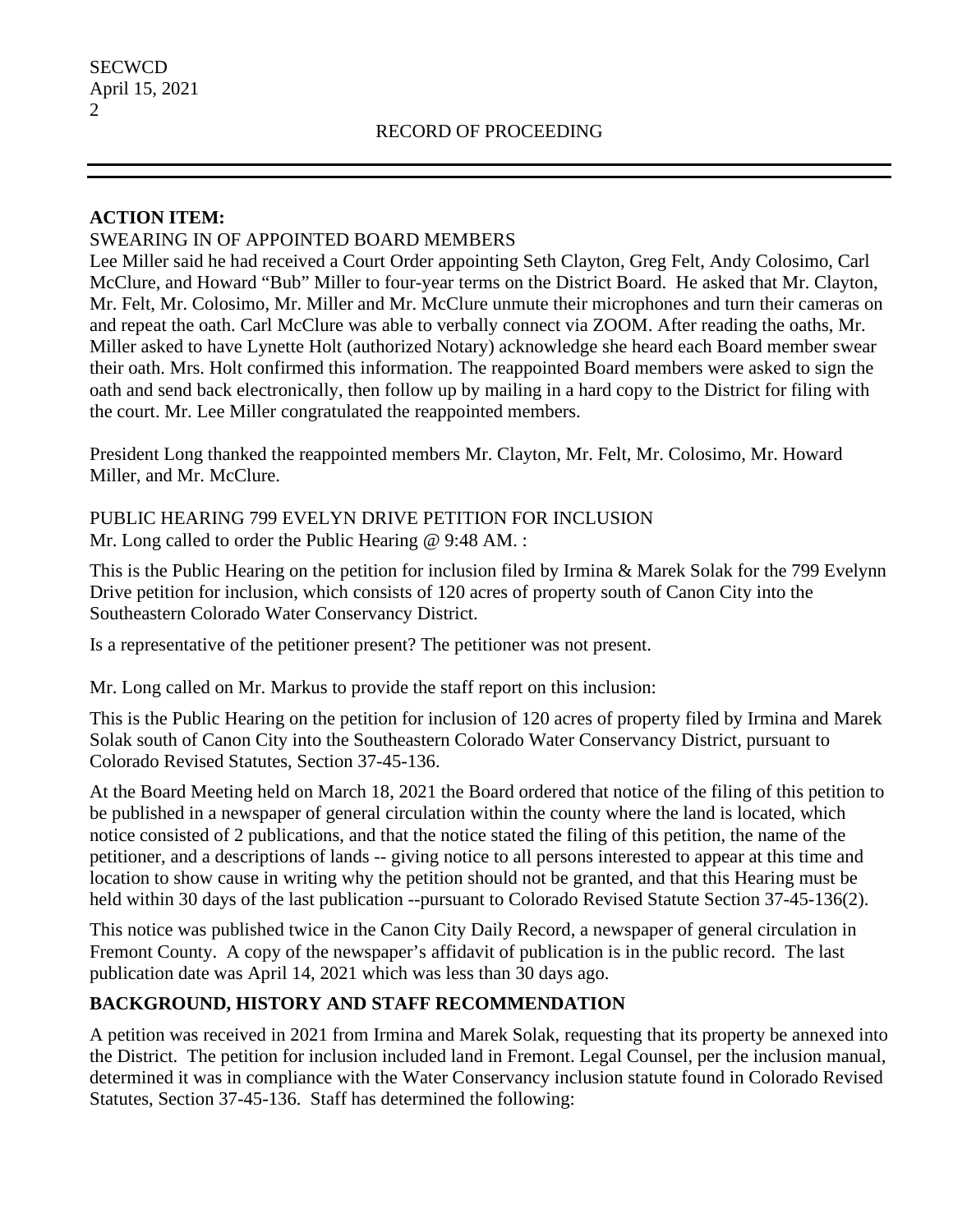--The Legal description is adequate.

- --The total area included in this petition is 120 acres. (A map is in posted material)
- --The assessed valuation for 2021 is \$90,000.00.
- --The Administrative Fee for processing is \$1,500.00
- --The back tax amount assessed is \$1751.00
- --Required signatures were properly notarized, as required by statute.

## **BUREAU OF RECLAMATION**

The Southeastern District administers the Fryingpan-Arkansas Project which is a federally authorized Reclamation project. Under Southeastern's Repayment Contract with Reclamation, and applicable federal reclamation law, no changes can be made to Southeastern's boundaries through inclusions of land - except upon the Secretary of Interior's written permission. As Petitioner, the petitioner will bear the responsibility and costs for obtaining this federal permission. Any favorable action Southeastern takes on this petition is subject to Department of the Interior's approval. If the Board approves the petition, staff will file the appropriate documents with Reclamation.

## **STAFF RECOMMENDATION**

After review, District staff is recommending that this petition be approved, subject to Department of Interior assent. That concluded Mr. Markus' my report.

Mr. Long thanked Mr. Markus, and once again asked for confirmation if the petitioner was present. The petitioner was not present. Mr. Long asked if any Board members had any questions for Mr. Markus, there were no questions. Mr. Long asked if there were any objections made, Mr. Markus confirmed the District had not received any.

Mr. Goodwin moved, seconded by Mr. Garcia , that Board approve the Resolution 2021-01D INCL-PT and Petition for 799 Evelyn Drive land subject to Department of Interior assent and direct staff to file the appropriate documents with the Bureau of Reclamation.

Mr. Long closed the hearing at 9:55 A.M. Motion unanimously carried.

## **APPROVAL OF MINUTES:**

President Long said the minutes of the March 18, 2021 Board meeting were posted to the Board website for review and asked if there were any corrections or additions. Mr. Karney moved, seconded by Mr. Pifher approve the minutes. Motion unanimously carried.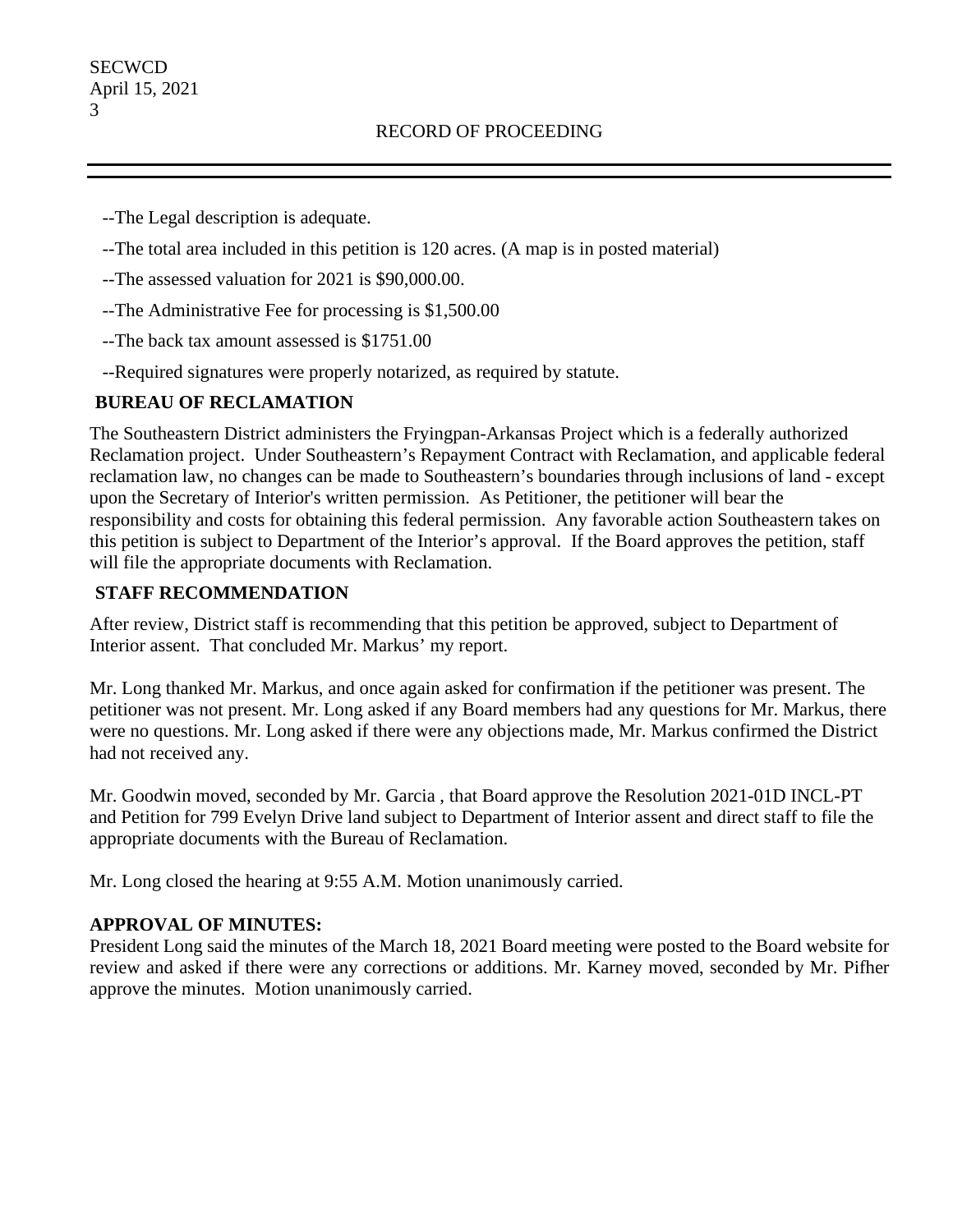### **TREASURER REPORT:**

Treasurer Nichols reported the financial statements for March 2021, were posted to the Board website for review. Ms. Nichols moved, seconded by Mr. Clayton for acceptance of the March 2021 financial statements and payment of the April 2021 bills. Motion unanimously carried.

## **PRESENTATION ITEM:**

#### 2020 ANNUAL AUDIT

President Long convened the Enterprise Board meeting to order at 9:37 A.M. to be held in conjunction with the District Board meeting to present the 2020 Annual Audit presentation.

Mrs. Noga introduced Mitchell Downs and Justin Mueller, from Osborne, Parsons & Rosacker, LLP, who represent the firm that conducted the 2020 audit. Mr. Downs read the Independent Auditor's Report.

## **ACTION ITEMS (continued):**

### APPROVAL OF 2020 ANNUAL AUDIT

Mr. Edelmann moved seconded by Mr. May, the audit of the 2020 financial statement of the District and Enterprise be approved as presented. Motion unanimously carried.

Leann Noga gave a special thank you to Stephanie Shipley, for the great work she did in the audit process.

### APPROVAL OF 2020 FINANCIAL STATEMENTS

Mr. Edelmann moved, seconded by Mr. Hamel, the 2020 financial statements of the District and Enterprise be approved as audited. Motion unanimously carried.

President Long thanked Leann Noga and the finance team.

Mr. Long recessed the Enterprise Board meeting at 10:09 A.M. that was held in conjunction with the District Board meeting.

### INCLUSION OF LAND ANNEXED BY COLORADO SPRINGS

Mr. Markus presented an action item suggesting the Board approve the inclusion of the Date Joint Venture Add. No. 1 into the Southeastern Colorado Water Conservancy District (District) with the standard terms and conditions. Once approved by the Board of Directors, staff will send the annexation to Bureau of Reclamation (Reclamation) for assent. The District will submit the inclusion to the District Court for final decree.

Mr. Garcia Moved, seconded by Mr. Pifher that the Board approve by resolution, the inclusion of the Date Joint Venture Add. No. 1 annexed by Colorado Springs subject to the following terms and conditions: 1. Approval of these inclusions into the Southeastern Colorado Water Conservancy District will not increase the amount of Fryingpan-Arkansas Project water available to the city. Any Fryingpan-Arkansas Project water used on these included lands will need to come from the water allocated to the city through Fryingpan-Arkansas Project water allocations made pursuant to the District's Allocation Principles and Policies; and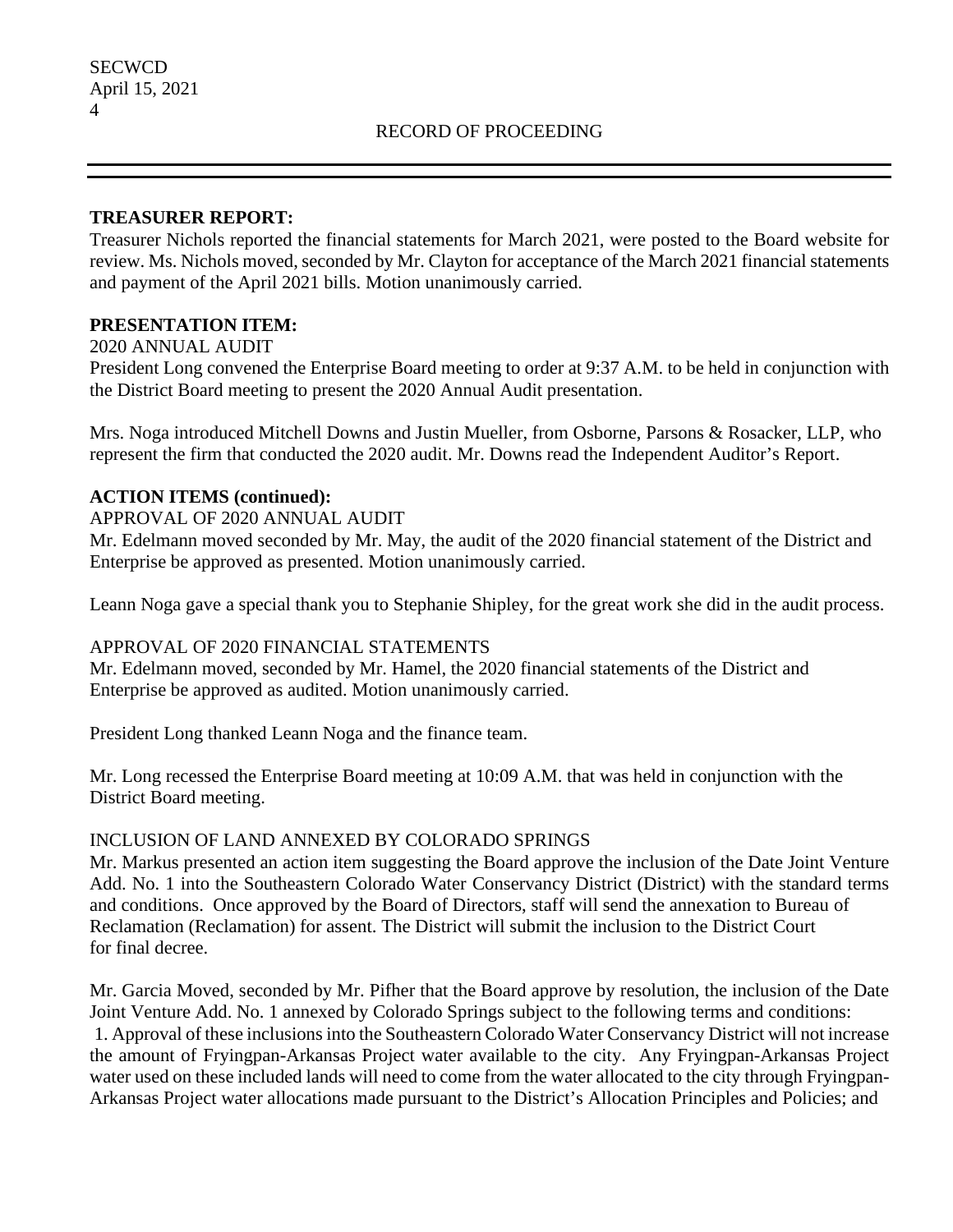2. Any use of Fryingpan-Arkansas Project water on the included lands is subject to the decrees for the Fryingpan-Arkansas Project, and to all lawful rules, regulations, principles, policies, and contractual obligations of the District; and

 3. The annexed lands will be subject to ad valorem taxes levied by the District as any other similarly situated lands in the District at the time of this inclusion; and

 4. Prior to the District filing a petition for District Court approval of this inclusion, the Municipality, and/or owner(s) of the annexed lands shall have paid all the costs charged by the United States in connection with the contracting officer's assent to this inclusion.

Motion unanimously carried. Mr. Long asked of Mr. Markus to inform the Board the difference between Inclusion by Annexation vs. Inclusion by Petition. Mr. Markus complied.

## **MONTHLY/QUARTERLY REPORTS:**

U.S. BUREAU OF RECLAMATION REPORT

Mr. Mike Holmberg presented report reviewing the following, as of April 7, 2021:

- There were 211,223 acre-feet stored in Pueblo Reservoir; 126,156 acre-feet of Project water; 42,090 acre feet of Excess Capacity water; 32,779 acre-feet of Winter Water.
- There is currently 119,217 acre-feet of Project space in Pueblo Reservoir and 45,937 acre-feet of space in Turquoise and Twin Lakes Reservoirs
- Charts illustrating storage amounts in Turquoise, Twin Lakes, and Pueblo Reservoir
- Project Reservoirs: Turquoise 121%, Twin Lakes 87%, Pueblo 97% as of April 7, 2021
- First Use Project + PCO Municipal Water
- Total M&I PW in the system is 126,659 acre-feet as of March 31, 2021
- Snowpack Summaries for Arkansas River Basin, and the Colorado River Basin

### DIVISION ENGINEER REPORT

Mr. Bill Tyner presented a report titled - Economic Aspect of Supplemental Supplies to Mainstream Ditches Below Pueblo Reservoir. The presentation built on information that was presented at the February 2021 SECWCD Meeting related to the value of supplemental irrigation supplies in the lower Arkansas Valley.

A question following the February presentation is "What is the economic value of supplemental water supply for gross farm revenues?' In order to arrive at a reasonable estimate for this purpose the prior data on diversion amounts per ditch was put to use along with the crop percentages by ditch used in the H‐I Model over the past five-year period. The revenue values were derived for each of four comparison ditches by utilizing recent crop yield and price data and generating a weighted gross revenue value per acre for each of the four ditches evaluated.

Both the Bessemer Canal and Catlin Canal are interesting in terms of the slightly higher percentage of vegetable crops as compared to other ditches. A variety of vegetables are grown under the Bessemer Canal with chili peppers, sweet corn, and onions being prominent. Catlin Canal's vegetable contribution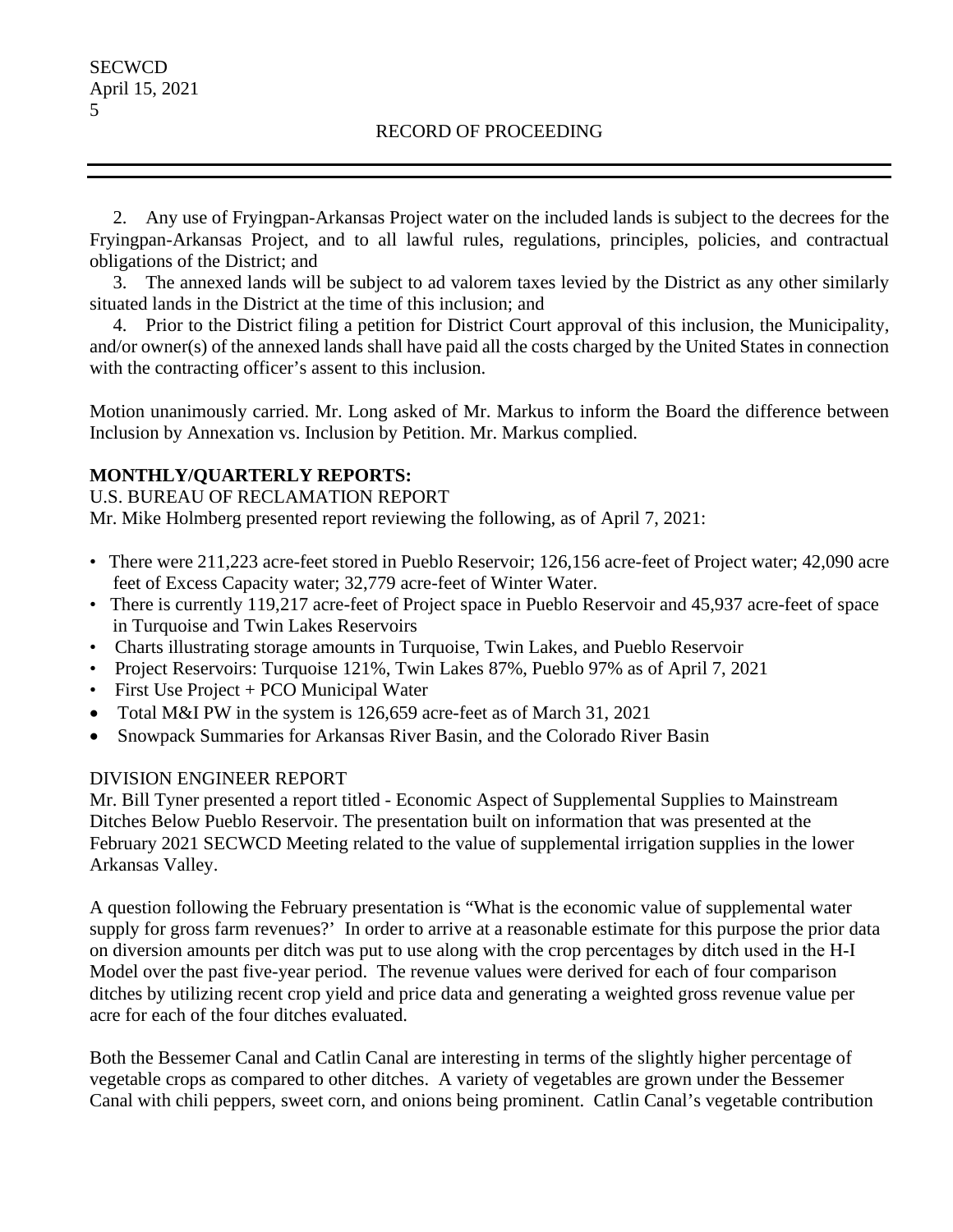is dominated a little more by the world-famous Rocky Ford melons including cantaloupe, watermelons and honeydew melons. Catlin Canal also has a fairly dominant alfalfa hay production.

The Rocky Ford Highline Canal and Fort Lyon Canal have relatively small amounts of vegetable acre and are more predominant in alfalfa hay and other hay, corn and grains. During drought years the percentage of corn drops off and hay and grains pick up. Hay production yield was measured in tons per acre and the pricing was in dollars per ton. Corn and grain yields are predominantly in bushels per acre with pricing in dollars per bushel. Corn silage is in tons per acre with pricing in dollars per ton. Vegetables can be priced by the bushel (peppers), 100# weight (onions) or box (cantaloupe). Data is a bit more sparse for vegetable production and revenue.

The unit cost of gross revenue per acre is influenced by vegetable production since both the revenue per acre and the unit input per acre are considerably higher for vegetable crops than for the more traditional feed crops like alfalfa, corn and grain. These charts show the unit cost for 2020 utilizing yield and cost data. The weighted gross revenue per acre is based on the five-year average crop percentages from the H‐I Model data.

The Highline Canal and Fort Lyon Canal have a smaller gross revenue per acre largely due to very low percentages of vegetable crops.

The revenue by source of water is derived utilizing the data presented in February which showed the percentage of headgate water delivered by type. This slide pulls together that data with the actual number of acres irrigated in 2020 for the Bessemer Ditch and estimates the relative contribution of each type of supply in acres and total gross revenue using the weighted unit cost per acre from the prior slides.

## U.S. GEOLOGICAL SURVEY REPORT

Ms. Krystal Brown presented a report that covered:

- Monthly Streamflow Comparison Maps for March 2020 and March 2021
- Drought Conditions as of April 8, 2021
- Water Supply Forecasts- Lower Arkansas Basin
- USGS Colorado Real-Time Streamgage Network with a link to the data
- Real-time Weather Conditions
- Transit Times for Fountain Creek at:
	- a. Pinon and Pueblo
	- b. Arkansas River above Pueblo and Moffat St
	- c. Avondale
- The USGS Water Alert System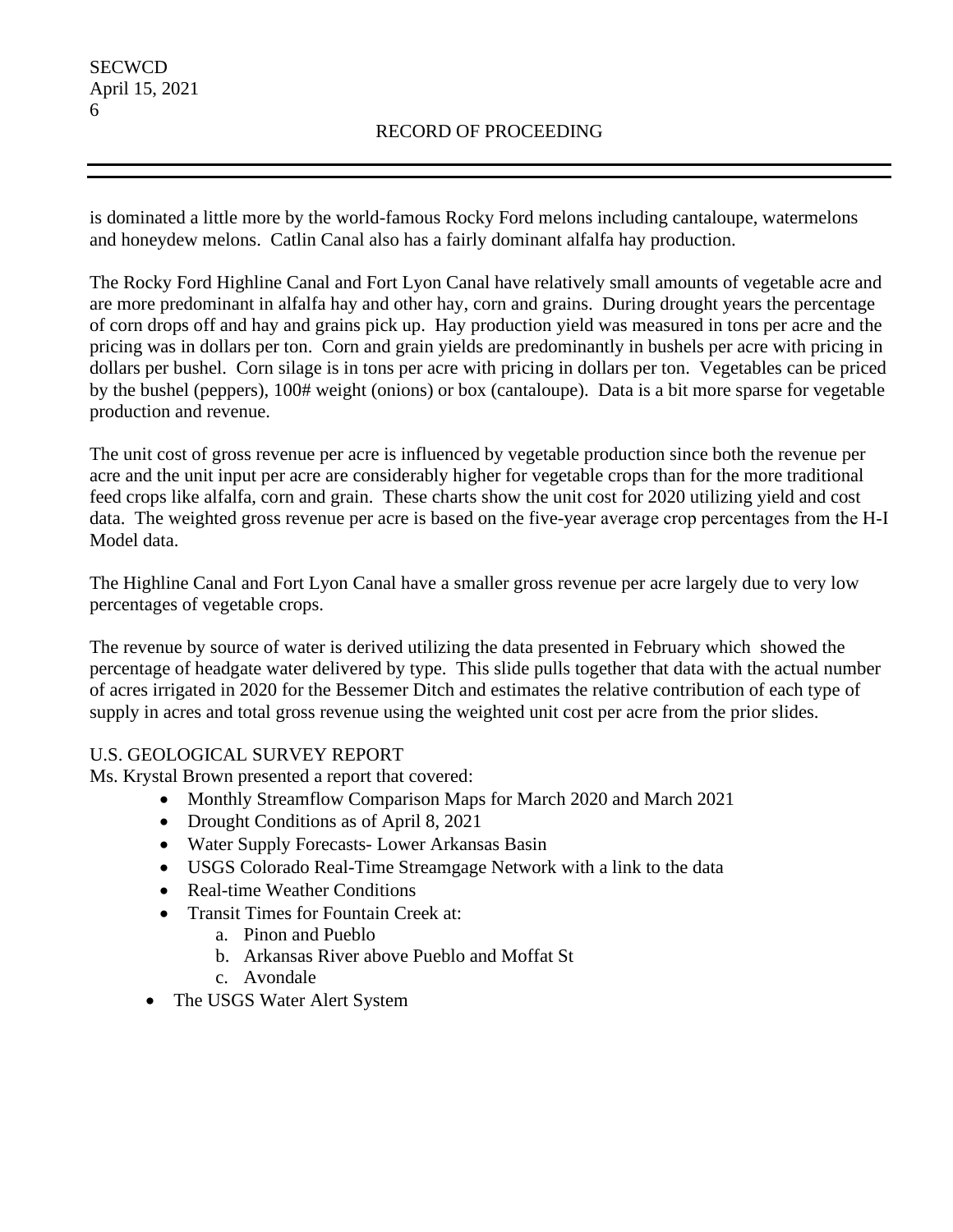## STATE LEGISLATION UPDATE

Mr. Lee Miller provided a report updating the participation in the Colorado Water Congress State Affairs Committee (CWC), which meets most Mondays during the legislative session. Legislators have always been invited to participate in the discussion of water-related legislation during these meetings. Since 2015, the legislator who most consistently attended Committee meetings was Representative Jenni Arndt. On Tuesday, April 6, 2021, Representative Arndt, who is currently the Chair of the House Agriculture, Livestock and Water Committee, was elected mayor of the city of Fort Collins. Representative Arndt will leave her position as a State Representative the day following the Board meeting. A committee will be formed to select a Democrat to fill Arndt's seat for the remainder of her term.

As discussed during last month's Board meeting, for the second time in less than a year, Water Quality Control Division (WQCD) officials plan to ask lawmakers to fast-track permitting authority to address the "dredge and fill" of waters that would no longer be covered by federal permitting requirements. Last May Colorado Attorney General Phil Weiser sued the U.S. Environmental Protection Agency and won a temporary injunction against the new rules, which would have taken effect in June 2020. A federal appeals court overturned that decision last month. As a result, the rules are set to take effect in Colorado April 23, 2021. Though many expect the Biden Administration to alter the new rules, once again, state health officials say new legislation is needed to ensure the state has the permitting authority and the funds needed to protect streams.

The WQCD is holding work group sessions and seeking public comment on a proposed bill that is likely to be introduced in the next two weeks, officials said. The District has asked Burns Figa and Will to participate in the work group sessions and to evaluate any bill introduced because of their expertise in participating in the federal appeals court case on behalf of the CWC.

For information on the status of other water bills of interest, please see https://www.cowatercongress.org/state-issues.html. If you have questions regarding any bill or proposal, please let Lee know and he will do his best to address your questions.

## COLORADO RIVER ISSUES STATUS

Mr. Lee Miller presented a report providing information on the Upper Colorado River Endangered Fish Recovery Program. The District participates as an Executive Committee Member of the Colorado Water Congress' Colorado River special project that provides water user input into the activities related to the Program. The information attached is the same material that has been provided to Congressional staff working on the Program. In addition, we recommend viewing a video of the 2017 Colorado Water Congress Annual Convention, where Tom Chart provides an update on the Upper Colorado River Endangered Fish Recovery Program. That video can be accessed at [https://www.cowatercongress.org/endangered-species.html.](https://www.cowatercongress.org/endangered-species.html)